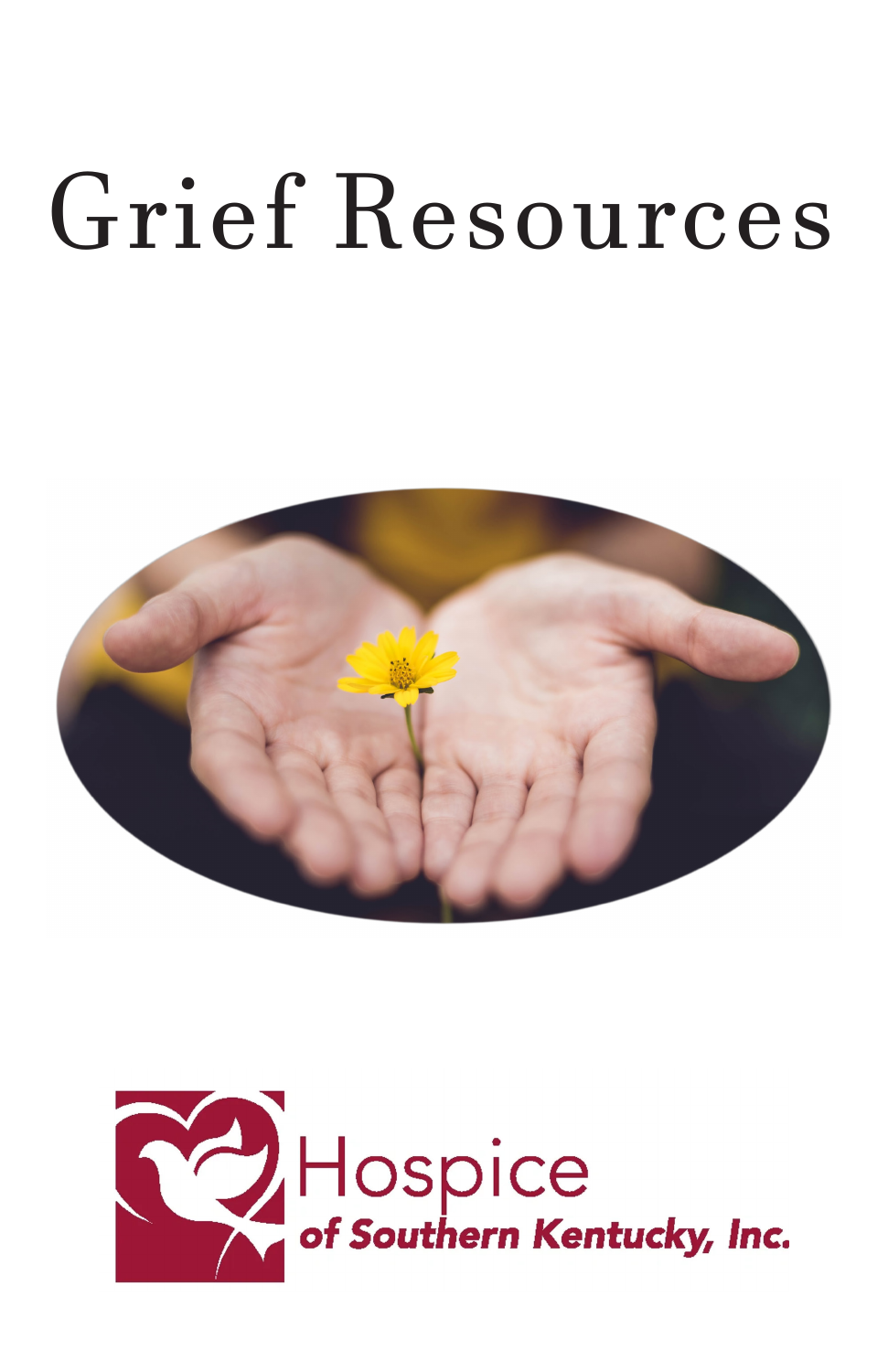## Table of Contents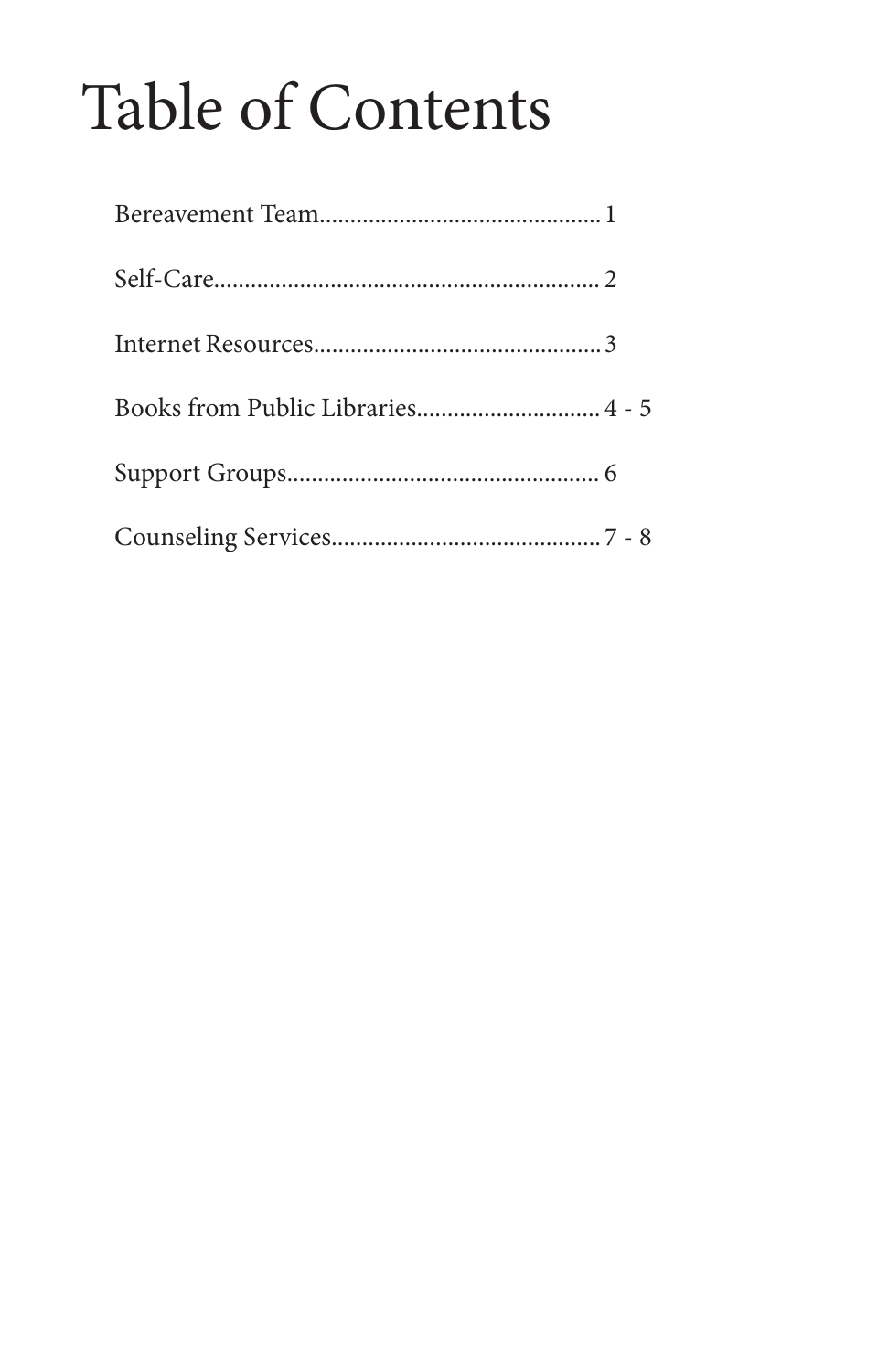### Bereavement Team

#### Coordinator

The coordinator is available to you to help with the adjustment of your loss.

#### Chaplain

Provides spiritual and emotional support. Whether the needed support is faith based or not the Chaplain can help the family work through the bereavement process with a focus on hope, peace, purpose, courage and strength.

#### Social Worker

Provides emotional support, help with financial concerns and community resources, and discharge planning. The social worker can help with difficult issues such as explaining death to children, funeral planning, and family problems.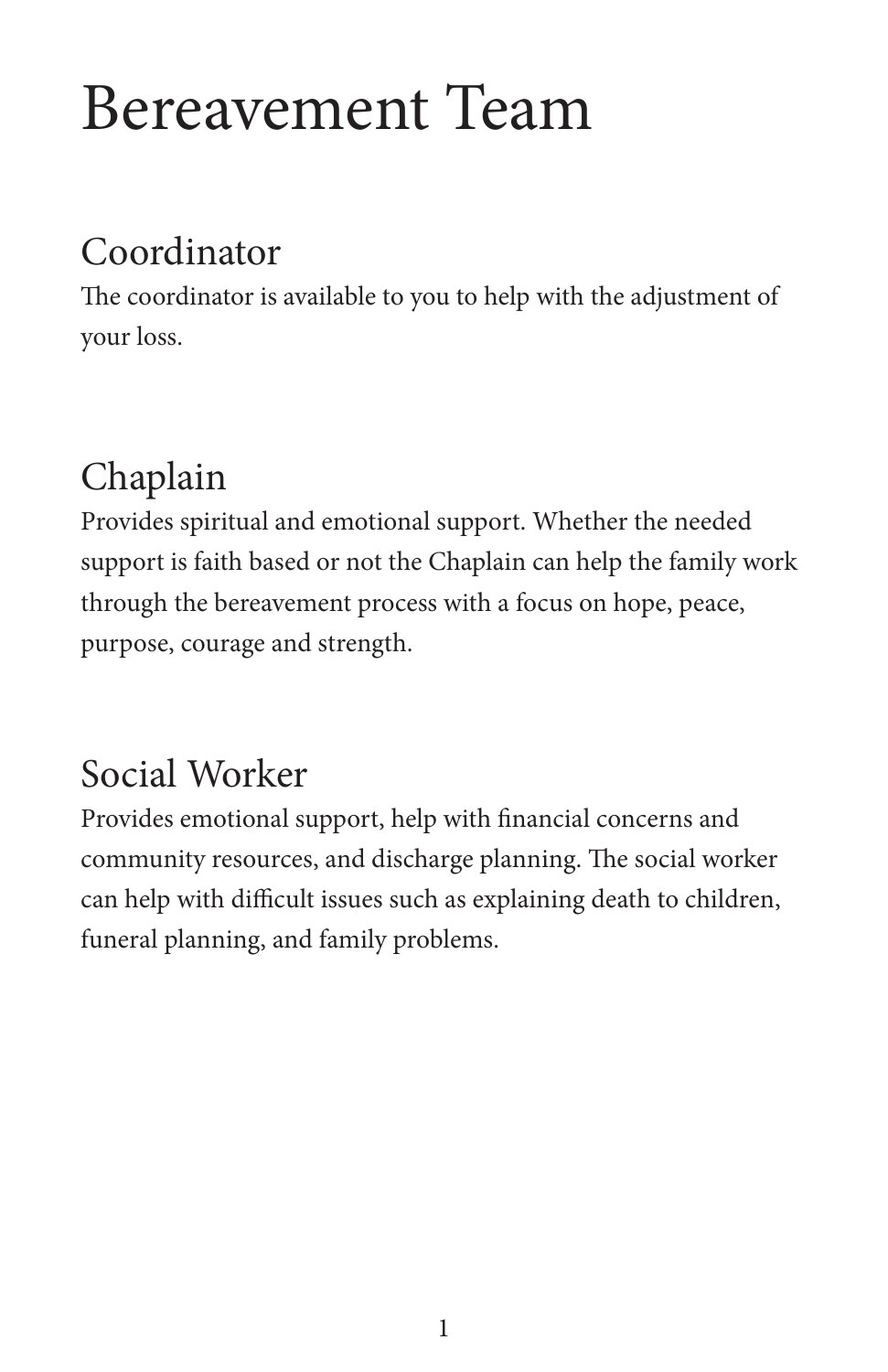### Self-Care

When experiencing the loss of a loved one, we can easily forget to take time for ourselves. Below are a few tips for practicing self-care to help get through the grieving process.

### Helpful Tips

- Take a walk
- Practice deep breathing
- Get enough sleep
- Keep your doctor's appointment
- If you were on any medication before continue taking those medications
- Join a support group
- Reach out to your faith leader
- Consult a therapist
- Try a new hobby such as journaling, sewing, painting, etc.
- Create a bucket list

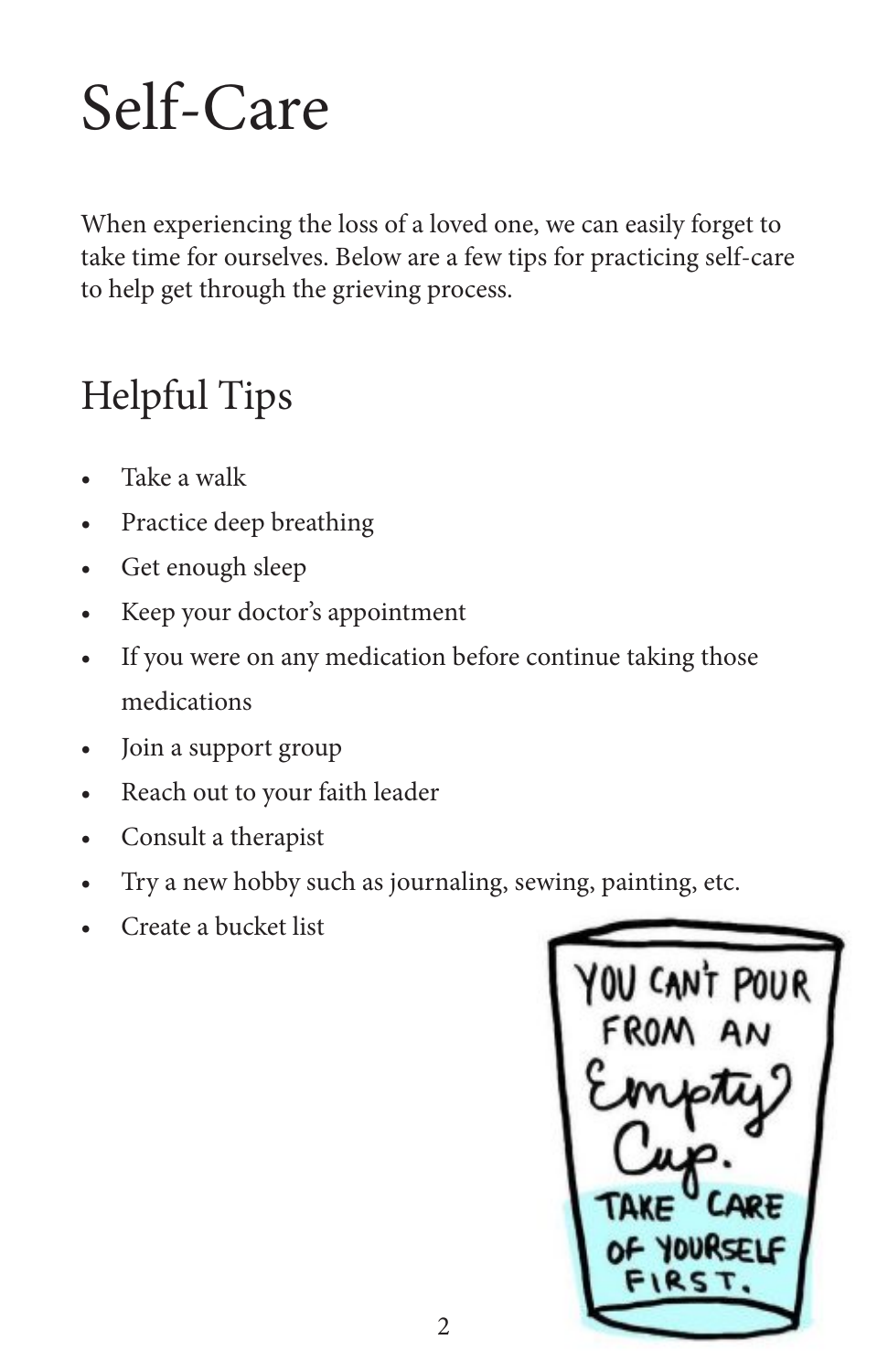### Internet Resources

#### AARP

www.aarp.org/griefandloss

The website provides a variety of information for those who are grieving.

#### Grief.com: Because love never dies

www.grief.com

The website provides online support groups and lots of educational material and videos about grief.

#### Refuge In Grief

www.refugeingrief.com

The website provides assistance for individuals coping with an unexpected loss.

#### Centering Corporation

www.centering.org

The website has books and magazines about grief to purchase also has workshops to attend to help you learn more about grief.

#### Dougy Center

www.dougy.org

The website provides information about grief for all ages. Along with podcasts and other great resources.

#### Modern Loss

www.modernloss.com

This website provides articles about loss, essays from others who have gone through different kinds of loss, and way to connect with other people who have experienced loss as well.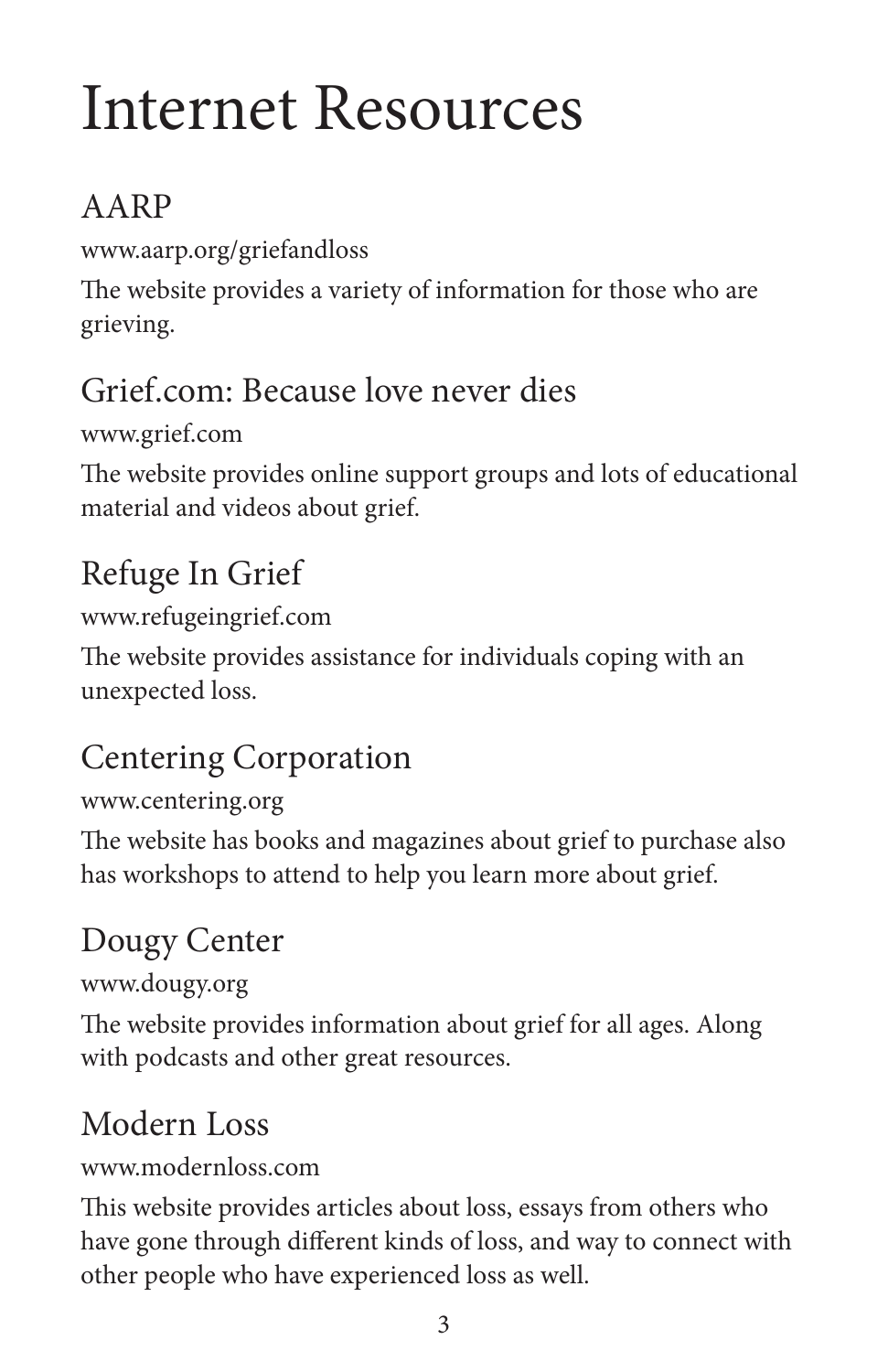### Books from Public Libraries Books for Adults



Awakening from Grief: Finding the Way Back to Joy by John E. Welshons



Saying Goodbye to Someone You Love: Your Emotional Journey Through End of Life and Grief by Norine Dresser, Fredda Wasserman



Healing Grief, Finding Peace: 101 Ways to Cope with the Death of Your Loved One by Louis E. LaGrand



On Grief and Grieving: Finding the Meaning of Grief Through the Five Stages of Loss by Elisabeth Kübler-Ross, David Kessler



Option B: Facing Adversity, Building Resilience, and Finding Joy by Sheryl Sandberg, Adam Grant



The God of All Comfort: Finding Your Way into His Arms by Dee Brestin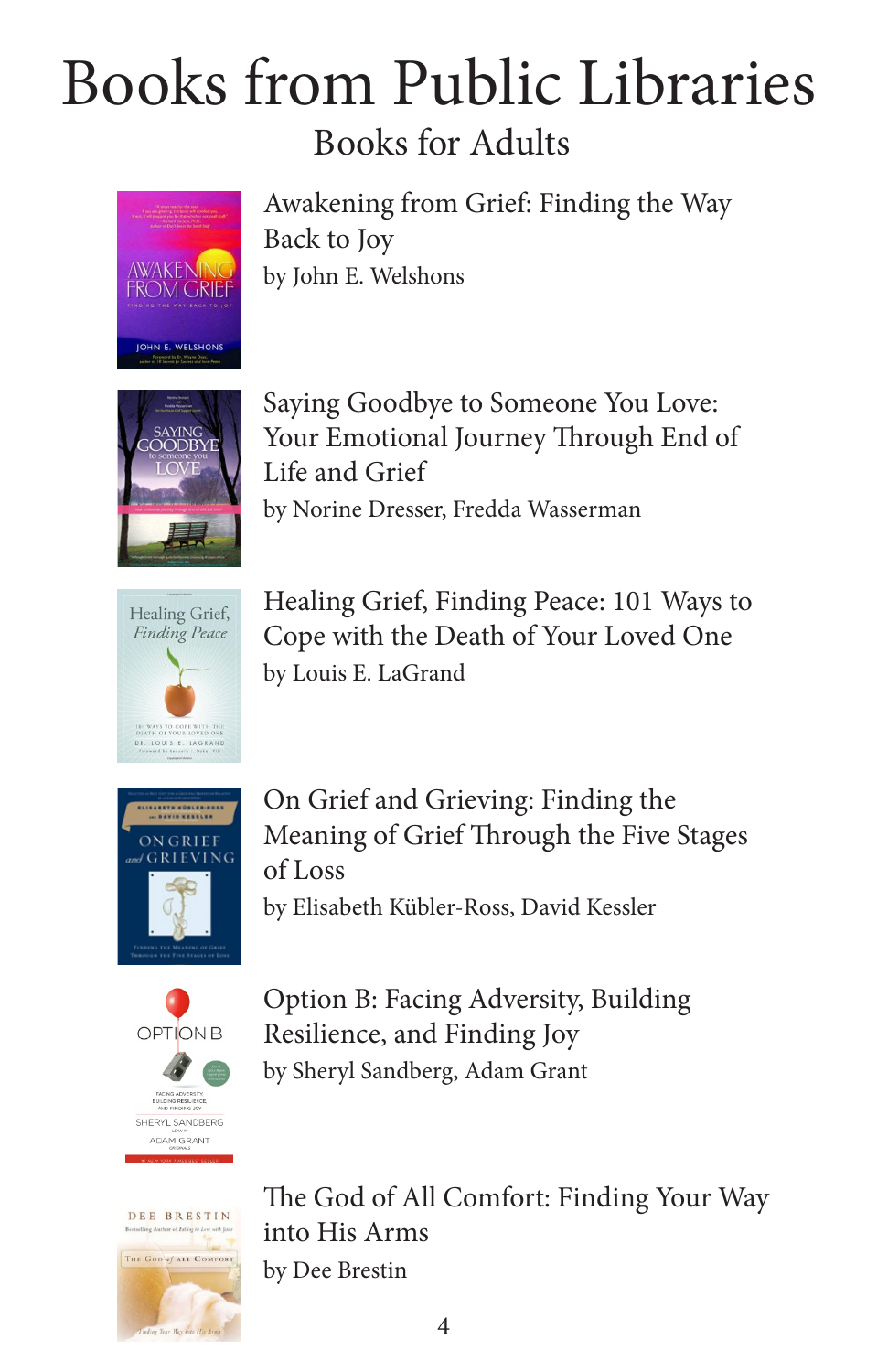#### Books for Children



Berenstain Bears Lose a Friend by Stan Berenstain, Jan Berenstain



When Good-bye Is Forever by Lois Rock



What Happens When a Loved One Dies?: Our First Talk About Death by Dr. Jillian Roberts



Something Very Sad Happened: A Toddler's Guide to Understanding Death by Bonnie Zucker, PsyD

Your local library can assist you in finding these books and other books related to grief.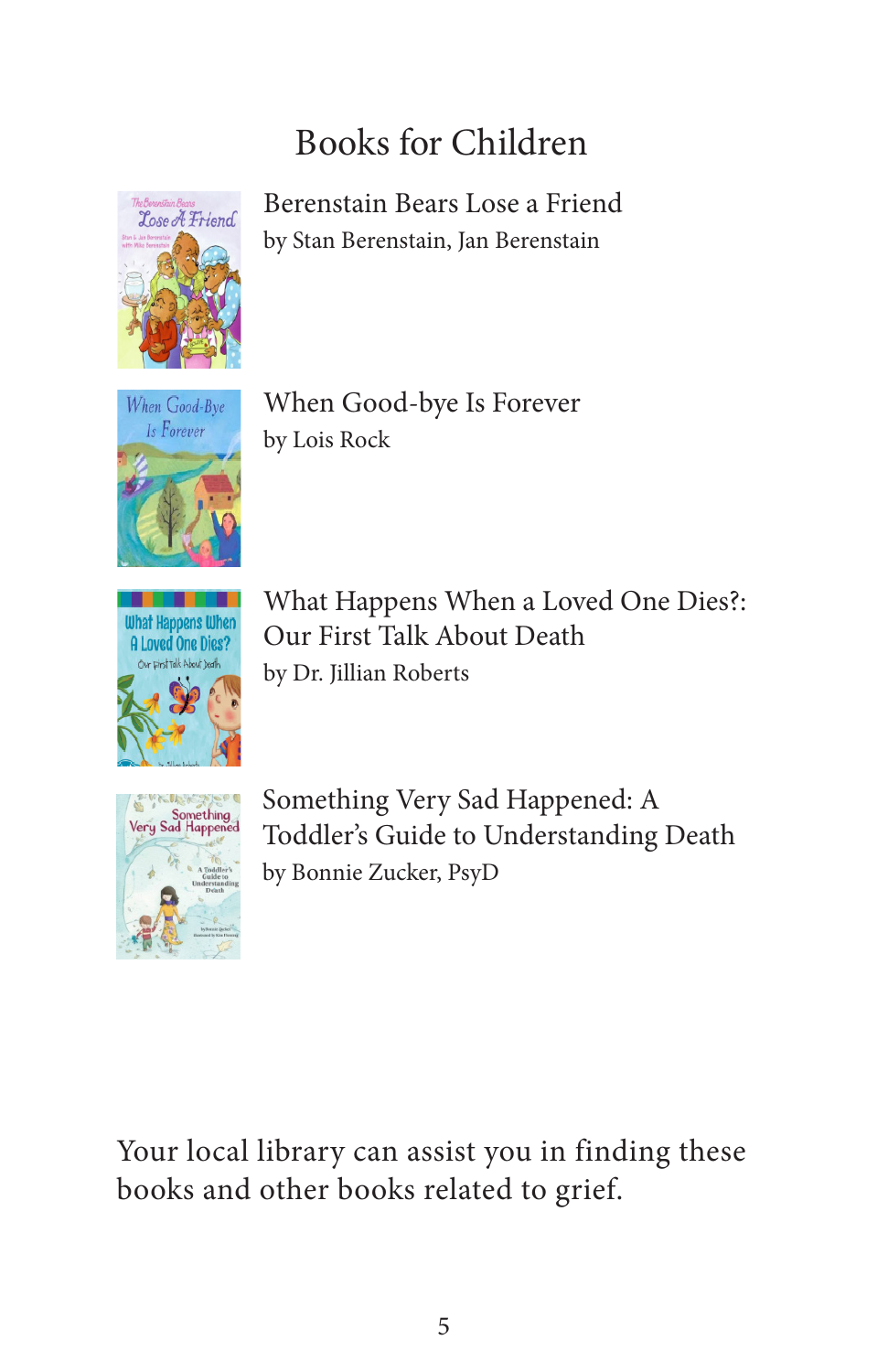## Support Groups

### Online Support

Not only do the websites below offer a support group, but they also provide educational resources related to grief.

#### **Websites**

Compassionate Friends (loss of a child of any age) www.compassionatefriends.org

The website strives to provide families with support after the loss of a child.

Grief Net

www.griefnet.org

The website provides email support groups and also two websites with resources to help get families through this difficult time.

Grief Share (a Christian/scripture-based program) www.griefshare.org

The website contains personal study exercises. You can also use your zip code to find a grief share support group near you.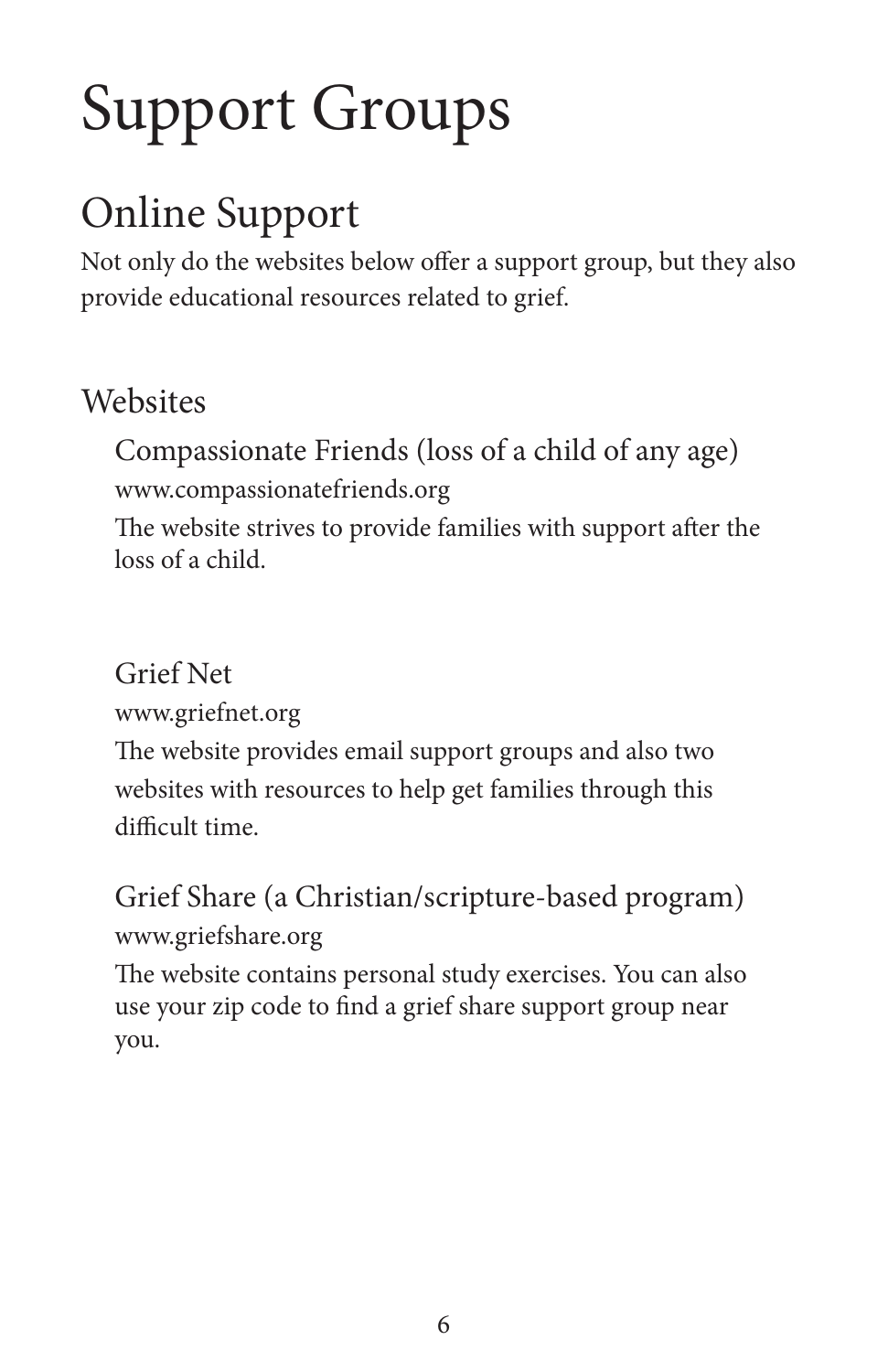## Counseling Services

The following list of therapists who specialize in grief/bereavement.

(Serves all 9 counties) Phone: (270) 746-6600 They accept all Medicaid and most private insurance They also have individual pay rates Call their office for more details FamilyWorks Therapy & Counseling Out-patient Clinic

#### LifeSkills Inc.

(Serves all 9 counties) Phone: (270) 901-5000 They accept all Medicaid and most private insurance

#### Alliance Counseling

(Barren county) Phone: (270) 678-4801 104 Reynolds Rd Glasgow, KY 42141 They accept all Medicaid and most private insurance

#### Bluegrass Professional Counseling

(Hart county) Phone: (270) 697-9150 103 East South Street Munfordville, KY 42765 They accept Medicare, all Medicaid, and all private insurance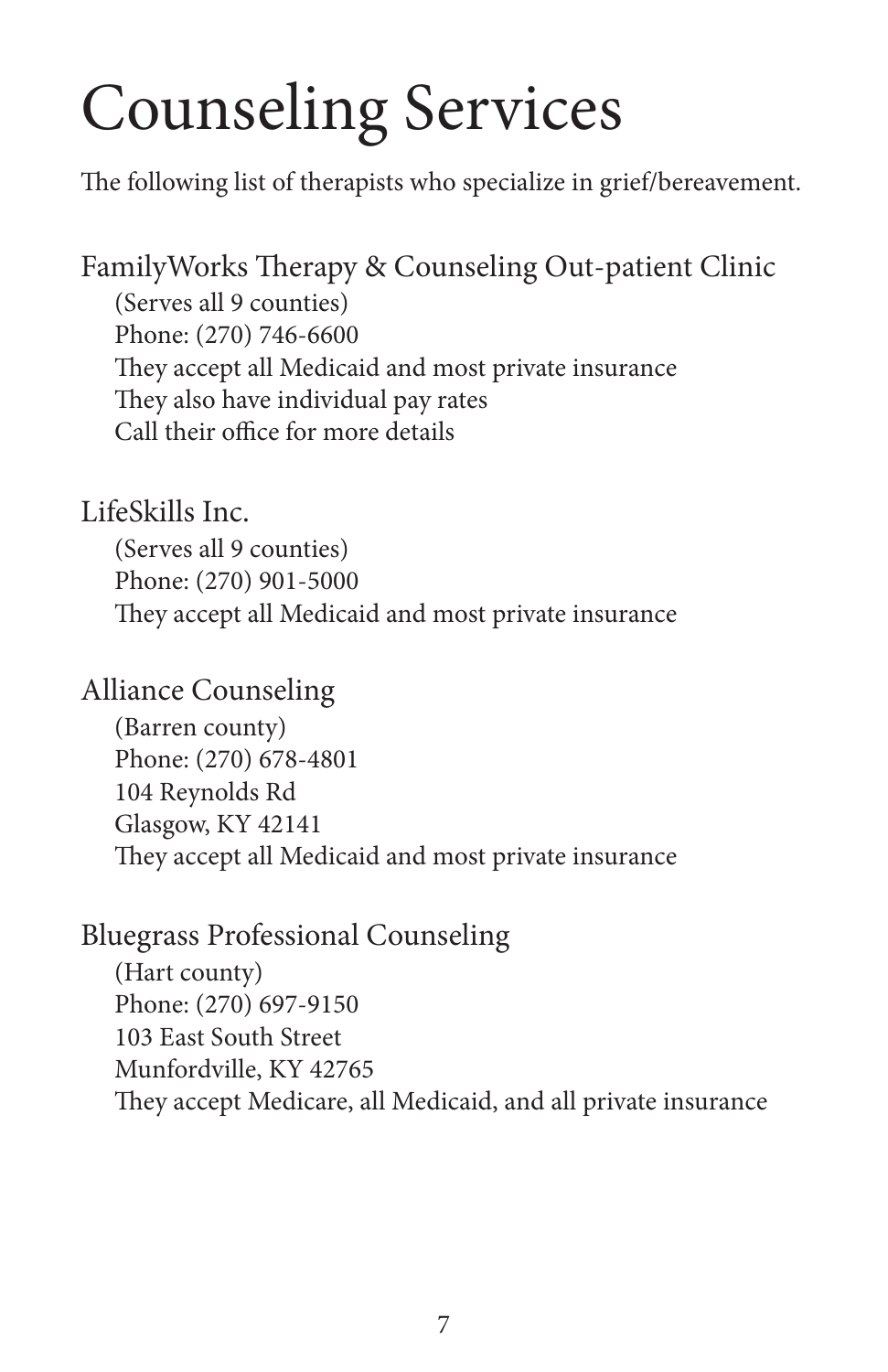## Counseling Services Cont

The following list of therapists who specialize in grief/bereavement.

#### Wilson Counseling

(Logan county) Phone: (270) 904-1072 252 N Main Street Russellville, KY 42276 They accept Medicare, all Medicaid, most private insurance, and Military insurance

#### FamilyCare Counseling & Wellness Center

(Simpson county) Phone: (270) 253-3722 215C Bluegrass Rd Franklin, KY 42134 They only accept Kentucky Medicaid

#### (Warren county) Phone: (270) 599-4004 855 Lovers Ln #107 Bowling Green, KY 42103 They accept all Medicaid and most private insurance McCoy Counseling Center

It is strongly advised that you contact your health insurance provider to see what your benefits are and any co-pays that you will be responsible for paying.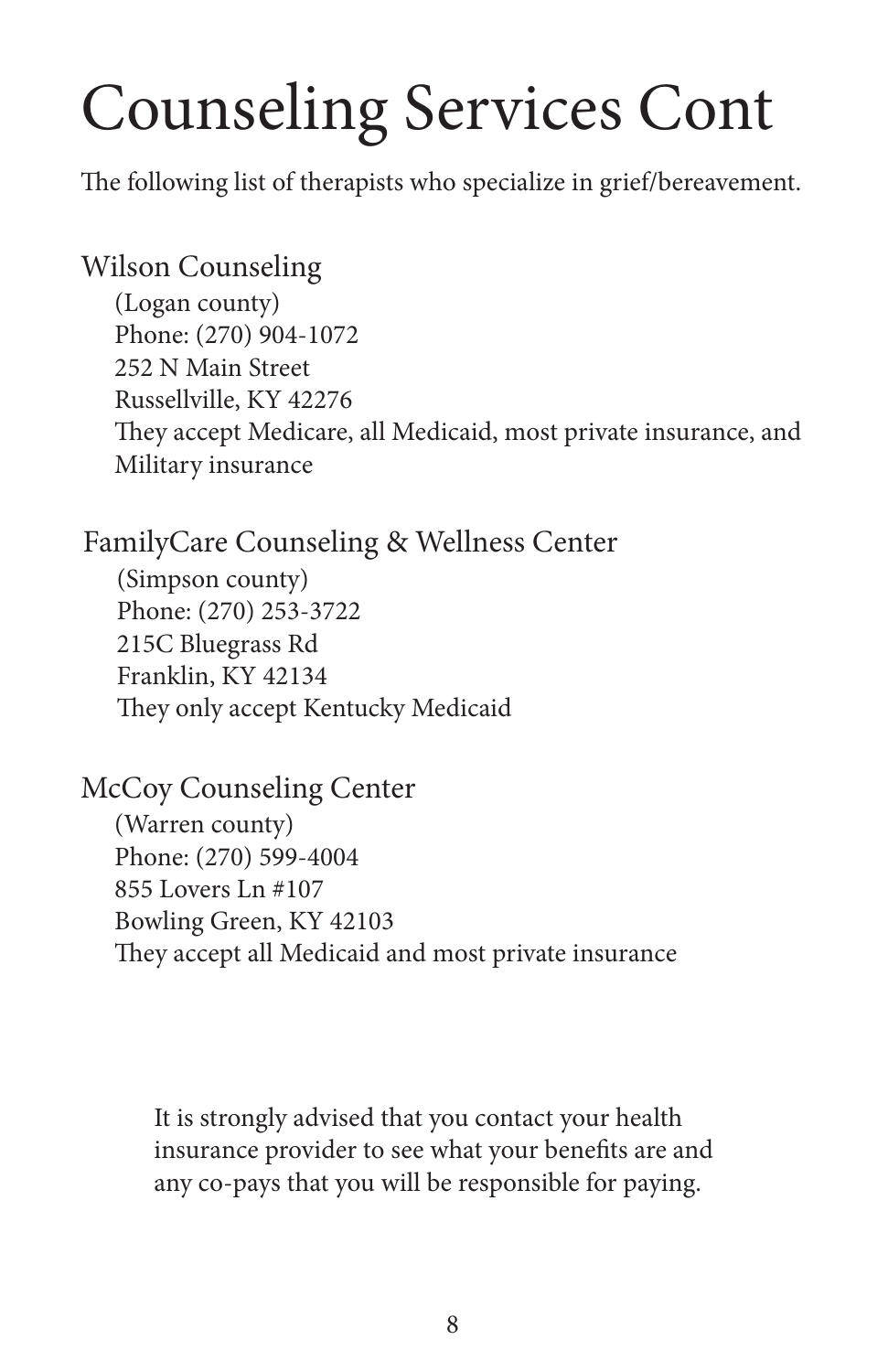### Contact Us

#### Hospice of Southern Kentucky, Inc. 5872 Scottsville Rd, Bowling Green, KY 42104

(270) 782-3402

Hours: Monday - Friday: 8 AM - 4:30 PM Emergency Service: 24/7